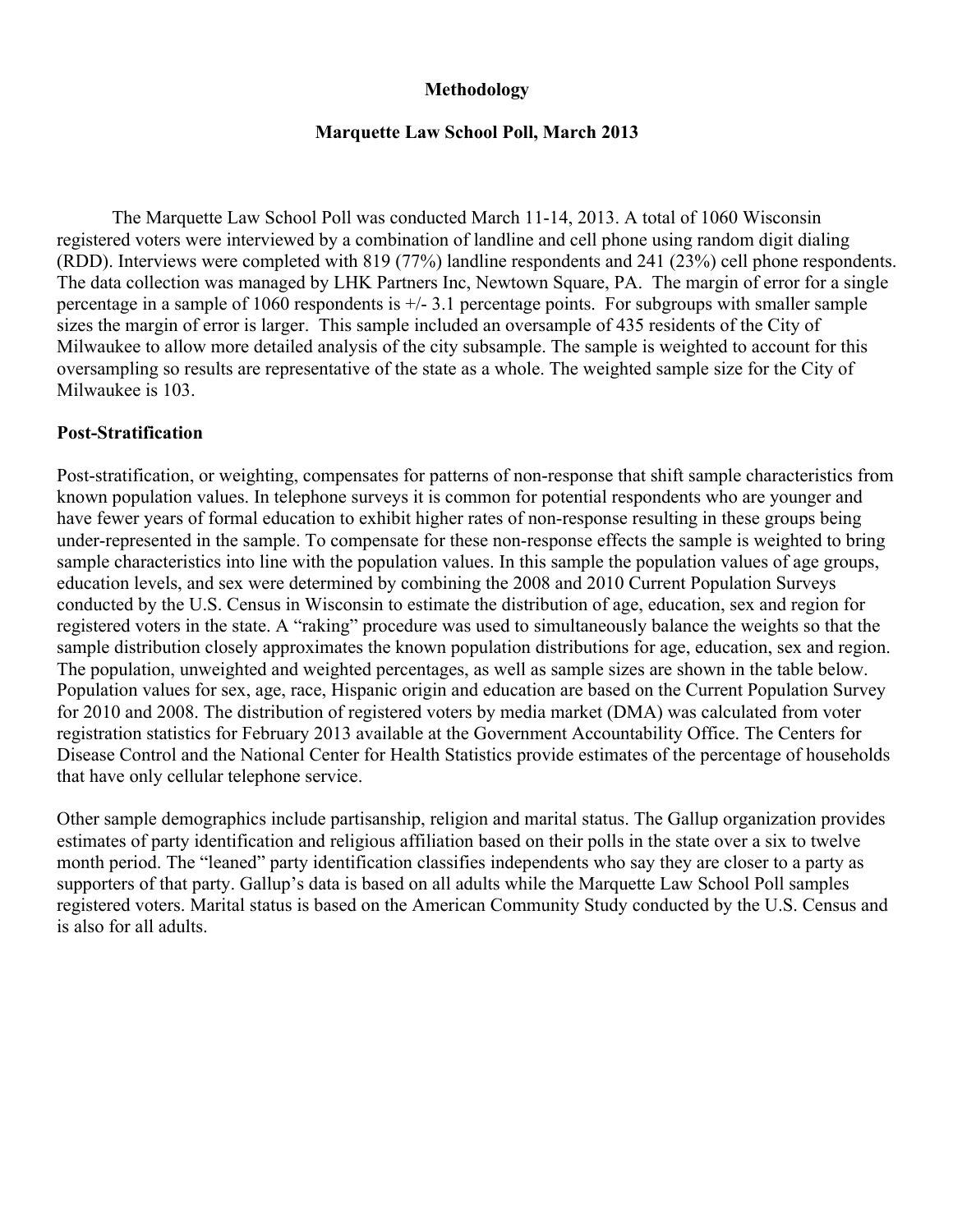## **Sample Demographics**

|                 |                          | CPS Value  | Unweighted     |      | Weighted  |      |
|-----------------|--------------------------|------------|----------------|------|-----------|------|
|                 |                          | $\%$       | N              | $\%$ | ${\sf N}$ | $\%$ |
| QS2             | Male                     | 47.65      | 513            | 48.4 | 505       | 47.7 |
|                 | Female                   | 52.35      | 547            | 51.6 | 555       | 52.3 |
|                 | Don't know/refused       |            |                | 0.00 |           | 0.00 |
|                 |                          |            |                |      |           |      |
| Age4            | 18-29                    | 16.45      | 83             | 7.8  | 174       | 16.5 |
|                 | 30-44                    | 23.73      | 164            | 15.5 | 252       | 23.7 |
|                 | 45-59                    | 30.75      | 334            | 31.5 | 317       | 29.9 |
|                 | $60+$                    | 29.07      | 470            | 44.3 | 308       | 29.1 |
|                 | Don't know/refused       |            | 9              | 0.8  | 9         | 0.9  |
|                 |                          |            |                |      |           |      |
| Race3           | White                    | 93.35      | 789            | 74.4 | 907       | 85.5 |
|                 | <b>Black</b>             | 4.30       | 178            | 16.8 | 64        | 6.0  |
|                 | Other                    | 2.35       | 78             | 7.4  | 78        | 7.3  |
|                 | Don't know/refused       |            | 15             | 1.4  | 12        | 1.1  |
|                 |                          |            |                |      |           |      |
| Hispanic        | Hispanic                 | 2.15       | 46             | 4.3  | 30        | 2.8  |
|                 | Hispanic No              | 97.85      | 999            | 94.2 | 1014      | 95.7 |
|                 | Don't know/refused       |            | 15             | 1.4  | 16        | 1.5  |
|                 |                          |            |                |      |           |      |
| Ed <sub>5</sub> | Less than high school    | 4.76       | 62             | 5.8  | 50        | 4.8  |
|                 | High school grad         | 30.12      | 251            | 23.7 | 309       | 29.1 |
|                 | Some college, no degree  | 20.35      | 177            | 16.7 | 216       | 20.3 |
|                 | Associate degree         | 12.45      | 131            | 12.4 | 132       | 12.5 |
|                 | <b>Bachelors or more</b> | 32.32      | 432            | 40.8 | 343       | 32.3 |
|                 | Don't know/refused       |            | $\overline{7}$ | 0.7  | 11        | 1.0  |
|                 |                          | Registered |                |      |           |      |
| Region          |                          | Voters     |                |      |           |      |
|                 | City of Milwaukee        | 9.68       | 435            | 41.0 | 103       | 9.7  |
|                 | Rest of Milwaukee DMA    | 30.78      | 200            | 18.9 | 326       | 30.8 |
|                 | <b>Madison DMA</b>       | 17.87      | 124            | 11.7 | 189       | 17.9 |
|                 | Green Bay-Appleton DMA   | 18.67      | 148            | 14.0 | 198       | 18.7 |
|                 | Rest of Wisconsin        | 23.00      | 153            | 14.4 | 244       | 23.0 |
|                 |                          |            |                |      |           |      |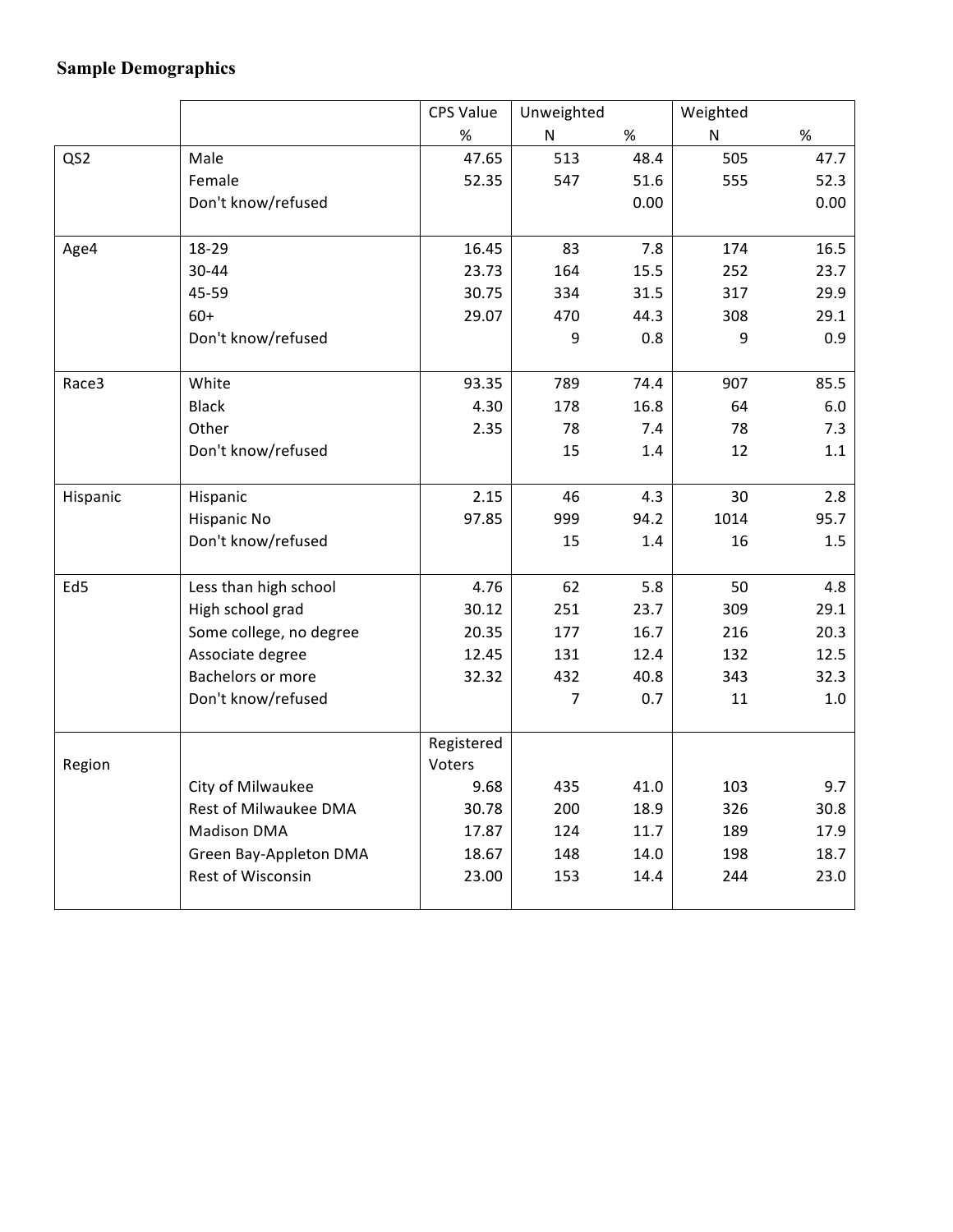## **Sample Demographics (continued)**

|                       | <b>CPS Value</b>     |                                   | Unweighted   |         | Weighted  |      |
|-----------------------|----------------------|-----------------------------------|--------------|---------|-----------|------|
|                       |                      | %                                 | $\mathsf{N}$ | $\%$    | ${\sf N}$ | $\%$ |
|                       |                      | National                          |              |         |           |      |
|                       |                      | Center for                        |              |         |           |      |
|                       |                      | Health                            |              |         |           |      |
|                       |                      | <b>Statistics Cell</b>            |              |         |           |      |
| Cell                  |                      | Only Estimate                     |              |         |           |      |
|                       | Cell only            |                                   |              |         |           |      |
| QF <sub>22</sub>      | households           | 28.60                             | 241          | 22.7    | 314       | 29.6 |
|                       | Landline             |                                   |              |         |           |      |
|                       | households           | 71.40                             | 819          | 77.3    | 746       | 70.4 |
|                       |                      |                                   |              |         |           |      |
| PID3_wlean            | Republican           | 40.00                             | 365          | 34.4    | 443       | 41.8 |
|                       | Democrat             | 45.00                             | 592          | 55.8    | 499       | 47.1 |
|                       | Independent          | 15.00                             | 89           | 8.4     | 106       | 10.0 |
|                       | Don't know/refused   |                                   | 14           | 1.3     | 12        | 1.2  |
|                       |                      |                                   |              |         |           |      |
|                       |                      | Gallup                            |              |         |           |      |
|                       |                      | Estimate                          |              |         |           |      |
|                       |                      | (Adult                            |              |         |           |      |
| Religion              |                      | Samples) Jan-<br><b>June 2009</b> |              |         |           |      |
| religionrecode        | Protestant/Christian | 49.30                             | 483          | 45.6    | 477       | 45.0 |
|                       | Catholic             | 32.20                             | 350          | 33.0    | 354       | 33.4 |
|                       | Jewish               | 0.40                              | 16           | 1.5     | 12        | 1.1  |
|                       | Other                | 4.70                              | 68           | 6.4     | 73        | 6.9  |
|                       | None                 | 13.40                             | 121          | 11.4    | 127       | 11.9 |
|                       | Don't know/refused   |                                   | 22           | 2.1     | 18        | 1.7  |
|                       |                      |                                   |              |         |           |      |
|                       |                      | Census ACS                        |              |         |           |      |
|                       |                      | Adult                             |              |         |           |      |
| <b>Marital Status</b> |                      | Population                        |              |         |           |      |
| QF5                   | Married              | 52.40                             | 559          | 52.7    | 619       | 58.4 |
|                       | Widowed              | 5.90                              | 136          | 12.8    | 82        | 7.8  |
|                       | Divorced             | 10.20                             | 136          | 12.8    | 102       | 9.6  |
|                       | Separated            | 1.10                              | 15           | 1.4     | 19        | 1.8  |
|                       | Never Married        | 30.40                             | 203          | 19.2    | 225       | 21.2 |
|                       | Don't know/refused   |                                   | 11           | $1.0\,$ | 13        | 1.3  |
|                       |                      |                                   |              |         |           |      |